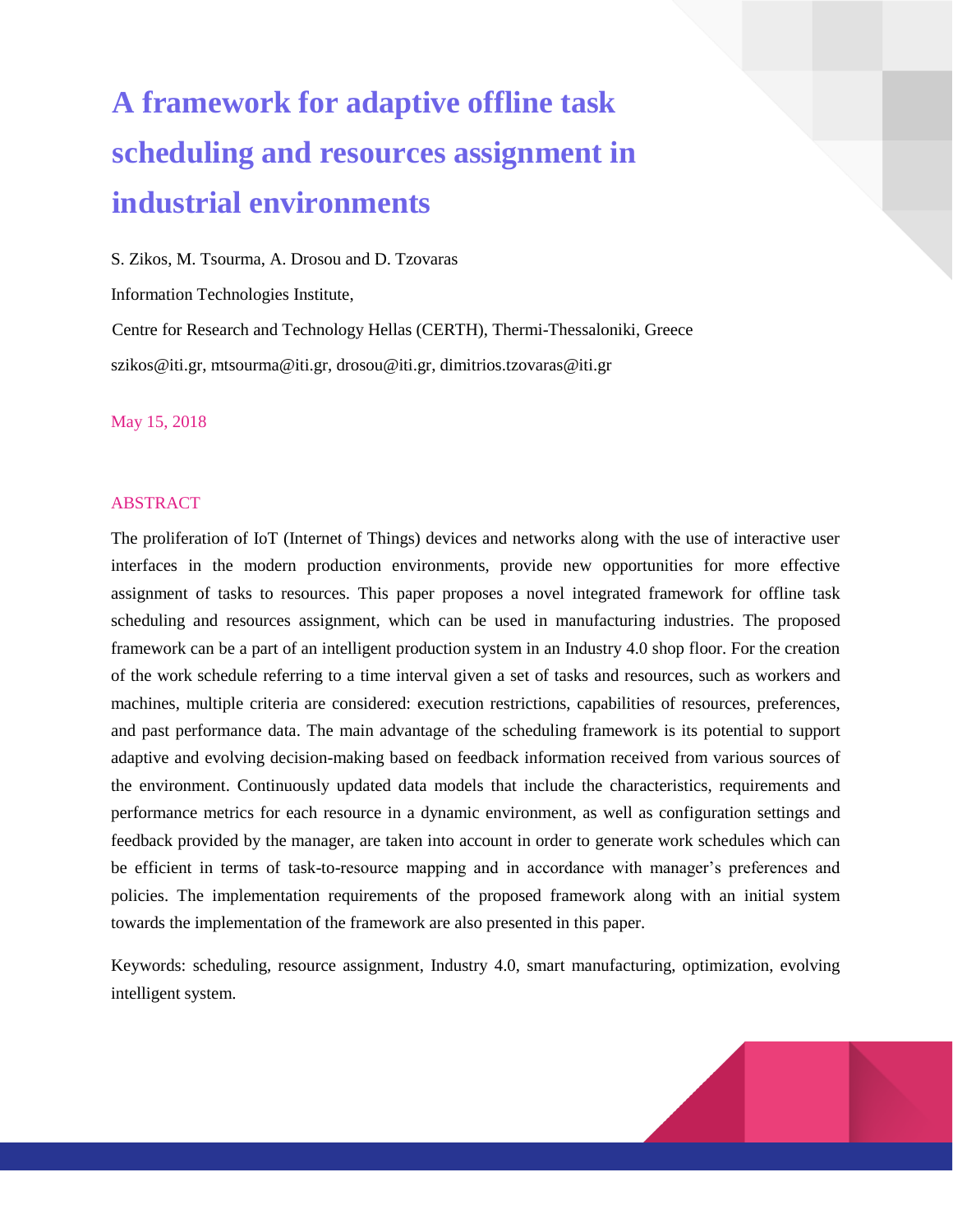## **INTRODUCTION**

According to the definition provided by [\[1\],](#page-11-0) scheduling is a decision-making process, which deals with the allocation of resources to tasks over defined time-periods, towards optimizing one or more objectives. The generation of the work schedule of a given shift in an industrial environment is a challenging task for managers or supervisors for various reasons. Different types of resources are usually involved, such as machinery and human resources. Heterogeneity is common in complex manufacturing environments, where each resource has specific capabilities that define the tasks that can be executed as well as task execution performance. Moreover, usually a large number of tasks of different priorities and requirements have to be scheduled and assigned to resources. This process has a dynamic nature, as policies and preferences of stakeholders may change over time, and thus decisions about task scheduling and assignment have to be adapted accordingly. From the computational point of view, tasks have to be assigned to resources in such a way that one or more objectives are optimized. Search for optimal solutions can only be applied in cases of problems of limited size, as required computation time increases exponentially. This is due to the fact that job-shop scheduling problems are generally NP-hard [\[2\].](#page-11-1)

 $\overline{z}$ 

Due to the availability of data regarding task execution and the use of intelligent automation systems in modern manufacturing industries, the opportunity to automatically improve the quality of the produced work schedule by exploiting feedback data, arises. This paper presents a novel integrated framework for offline task scheduling and resources assignment, which handles those procedures as an adaptive and evolving process. The main objective is to create work schedules that are very close to the expected optimal ones, based on preferences and performance data analysis. In particular, the task execution order must respect the preferences and characteristics of tasks, and on the other hand, tasks have to be assigned to the most appropriate resources, that can be either workers or machines. The main contribution of this paper is the presentation of a concept, which exploits feedback data acquired from operators and machines, in order to update internal information and models. Its aim is to improve the output of a Decision Support System (DSS) responsible for the offline task scheduling and assignment operations.

The proposed scheduling framework has several advantages. Firstly, it utilizes generic data models for the definition of tasks, workers, and machinery resources. Additionally, adaptation according to feedback received from the user on performance related issues is supported. Furthermore, the modular architecture allows easy configuration of the framework's functionalities. For instance, distinct steps are being followed, allowing the possibility to alter certain parts of the algorithmic procedure, in order to use the most suitable algorithms based on needs and computational resources.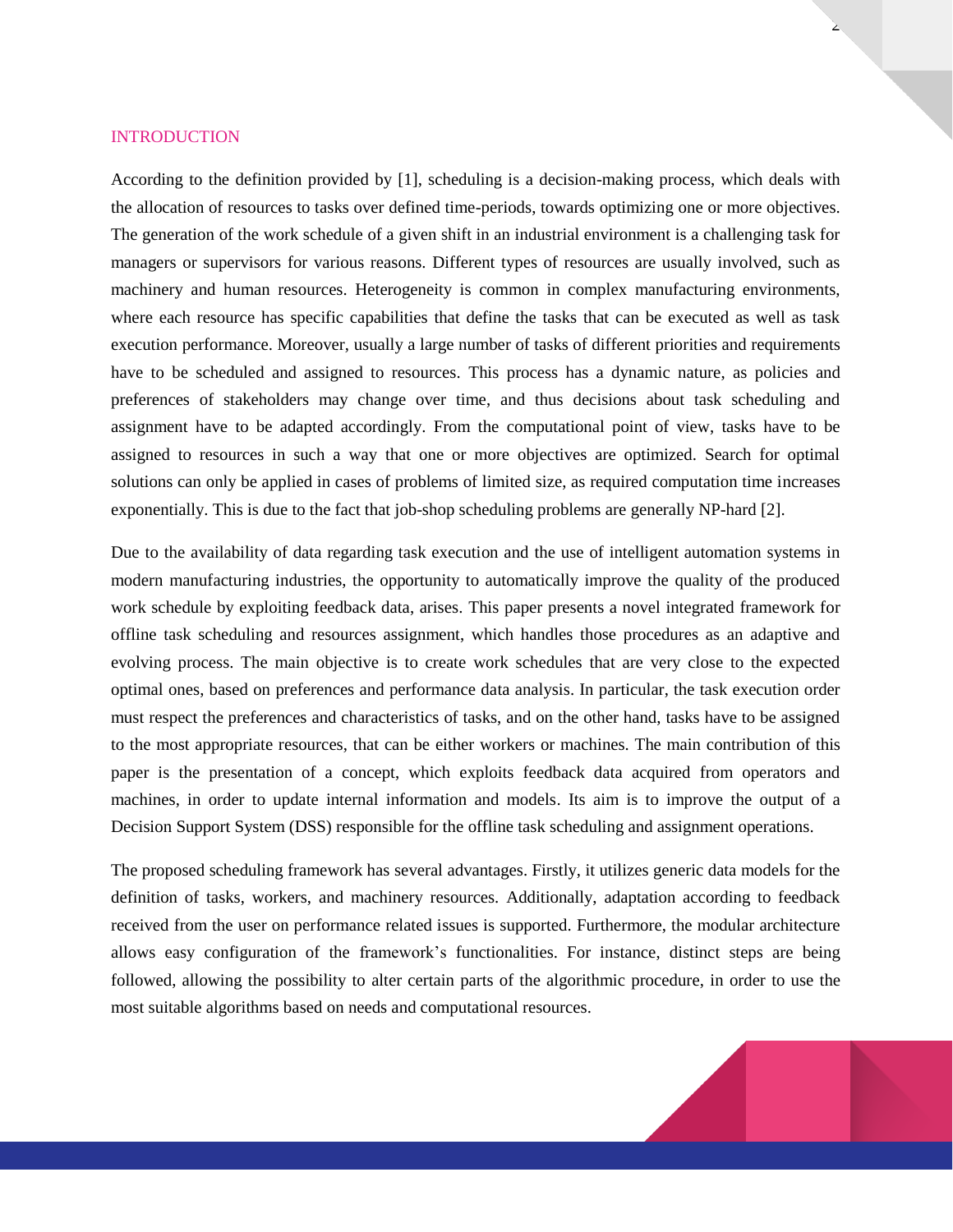The rest of the paper is organized as follows: Next section presents related work. In section 'PROPOSED FRAMEWORK', the overall concept and architecture of the proposed integrated scheduling framework is presented. A prototype web-based application developed is presented in the 'CASE STUDY' section. Lastly, the final section summarizes the main conclusions and includes topics for future work.

#### RELATED WORKS

This section presents related work on scheduling and adaptive scheduling fields, including state of the art approaches. Scheduling in industrial production environments has attracted much attention in the last years. Furthermore, opportunities for new scheduling approaches in production environments arise due to the growth of data-driven smart manufacturing [\[3\].](#page-11-2)

A recent literature review on machine scheduling problems in production can be found in [\[4\].](#page-11-3) The authors of [\[2\]](#page-11-1) have proposed a reactive/online scheduling system, where each resource is assigned to a decisionmaking agent. Neural reinforcement learning is utilized to enable the agents to learn a dispatching policy and adapt their behavior to the environment. Study [\[5\]](#page-11-4) investigates the use of genetic programming in automated synthesis of heuristics for the parallel-unrelated machines environment with arbitrary performance criteria. Experiments showed that the proposed algorithm was able to find acceptable and qualitative solutions in a small amount of time. In [\[6\],](#page-11-5) the authors present an adaptive algorithm with a learning phase for solving the parallel machines job-shop problem, where there are identical machines of the same type. The job-shop problem is modelled via a weighted mixed graph, and the learning phase produces knowledge about a benchmark of priority dispatching rules allowing a scheduler to improve the quality of a schedule. In [\[7\],](#page-11-6) a mathematical model is proposed to simultaneously solve the process planning and the flexible job shop scheduling problems considering precedence constraints. A genetic algorithm is used in the solving procedure and the objective function considers the makespan, critical machine workload, and total workload of machines. However, dynamic characteristics and possible heterogeneity of resources were not considered in that work.

As far as worker assignment is concerned, recent studies take into account the workers' skills, such as [\[8\],](#page-11-7) wherein a method with objectives of improving the inter-seru and iner-worker workload balance is proposed in order to solve the worker assignment problem in the context of seru production systems. Alongside, in paper [\[9\]](#page-11-8) the authors propose a method to solve the personnel assignment problem using



 $\mathcal{L}$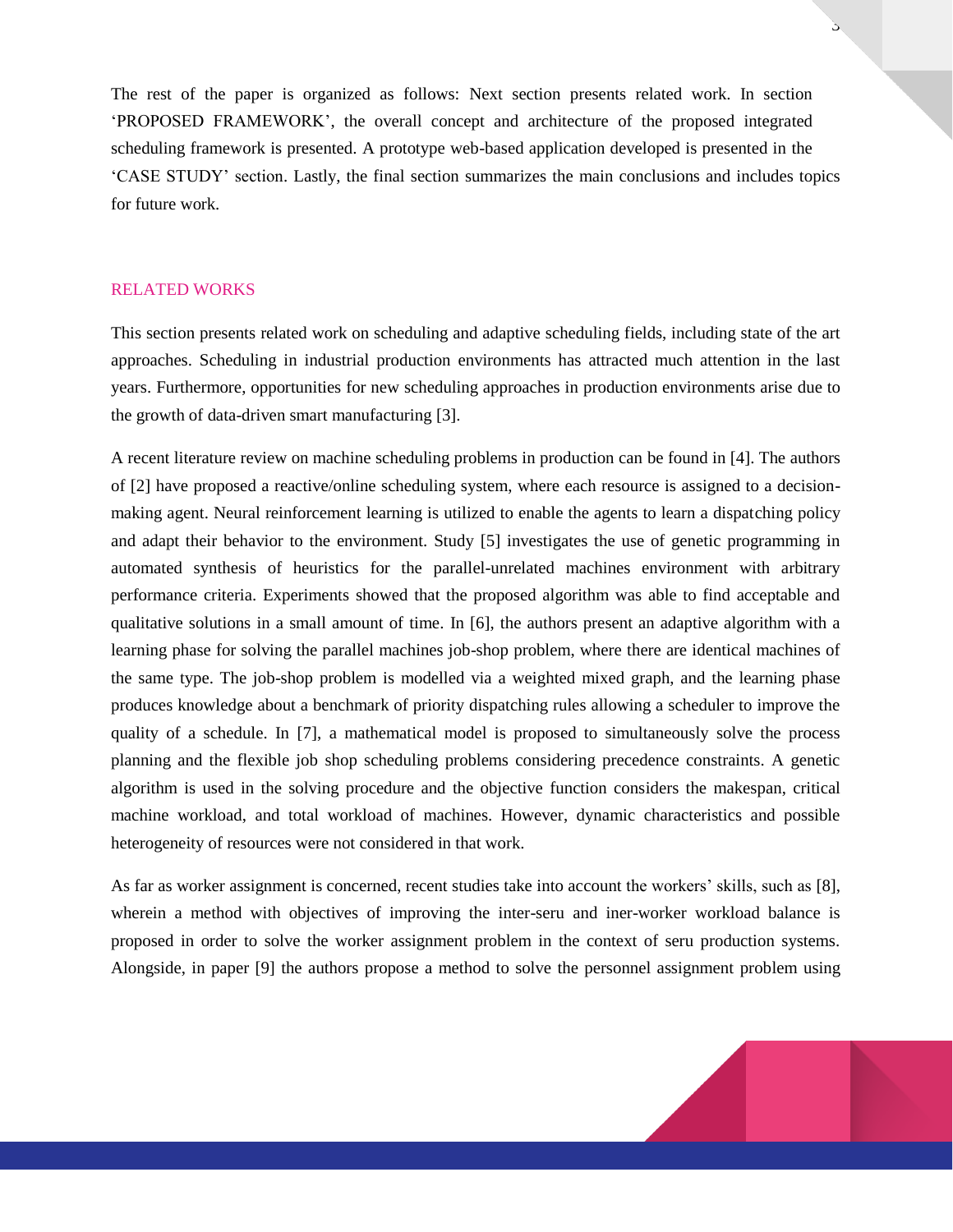three objective functions, which require simultaneous optimization and computer modelling based on Petri nets.

In our previous work [\[10\],](#page-11-9) we have presented a web-based task distribution engine and its simulation capabilities with regard to online task distribution to resources. In that work, the problem is formulated as a constrained optimization problem, which considers priorities for each criterion, set as preferences by the user.

The majority of researches found in the literature do not take into consideration multiple types of resources simultaneously, such as human and machinery resources. Furthermore, it is usually assumed that all the resources involved have the same or similar capabilities. Lastly, the occurrence of different types of tasks of different priorities that cannot be static is an important factor in real-life use cases, which is rarely considered.

## PROPOSED FRAMEWORK

## A. Concept and objectives

The proposed framework for offline task scheduling employs dynamic models of resources (workers, machines) and tasks, which include variables that define several aspects of the modeled entities. The main concept of the framework proposed is displayed in [Figure 1.](#page-4-0) Characteristics for tasks and resources are provided as input to the DSS responsible to generate the work schedule and allocate the tasks to resources based on multiple criteria. The framework provides to users the ability to interact with the work schedule and give feedback, which is then forwarded to the DSS. Additionally, the DSS is able to utilize performance-related information deriving from the system after a task execution. In the former case, the actions of the user are logged and affect the preferences metrics that are taken into account when defining the priority of tasks and the most suitable resources that can be assigned to the tasks. In the latter case, historical data about the performance of each resource on the execution of a particular task are acquired and thus the suitability indexes of each resource are updated. The proposed framework allows to continuously exploit information received from the user and the task execution monitoring system, in order to adapt and produce an output of higher quality, resulting in the development of an evolving intelligent system [\[11\].](#page-11-10) In this context, machine learning algorithms can be explored and utilized, in order

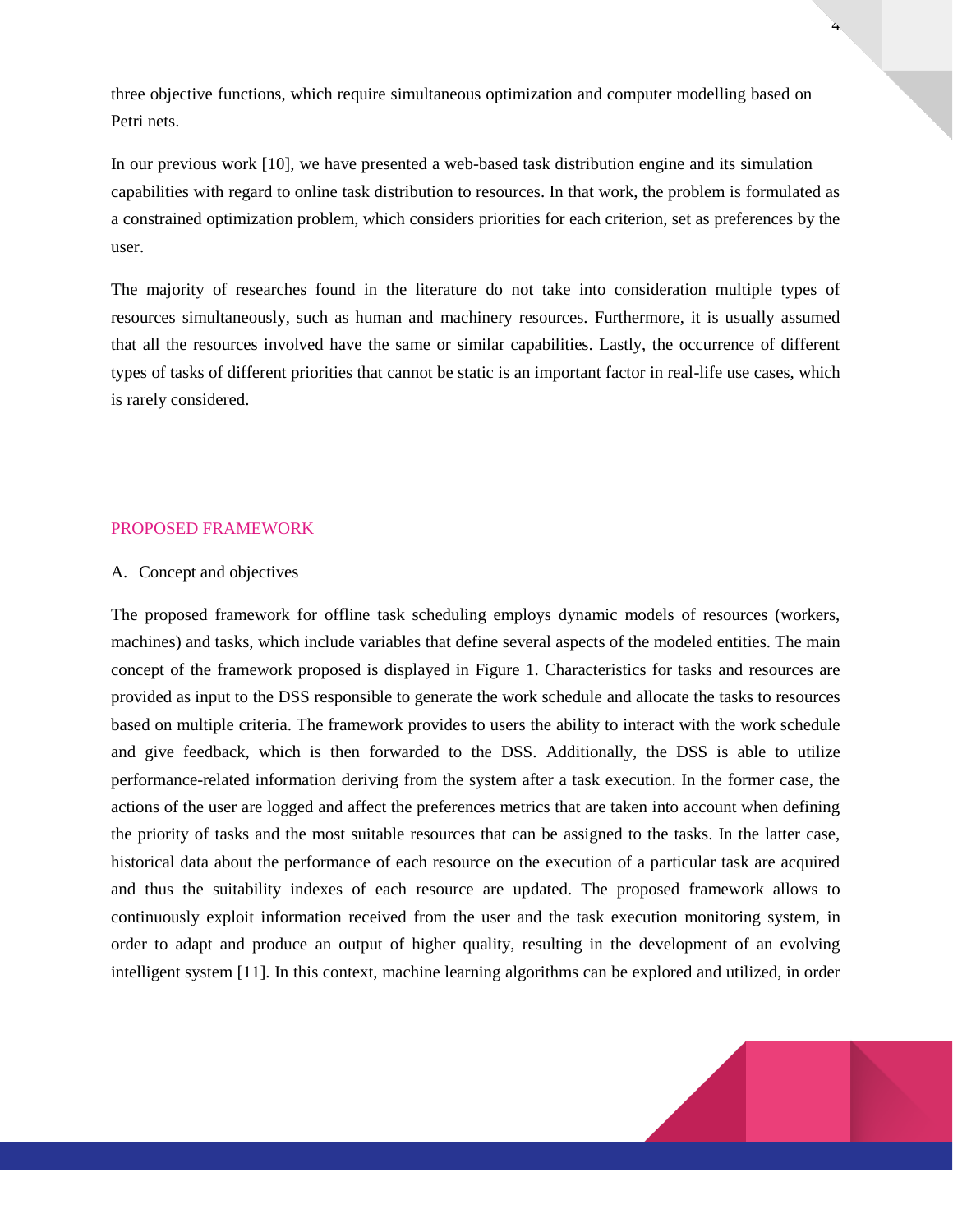to assess the suitability or the expected performance of work schedules by taking into consideration users' preferences and historical task execution performance data as input.



Update internal parameters of the system and the models according to task execution feedback.

<span id="page-4-0"></span>*Figure 1: Information flow according to the concept of the proposed framework.*

## B. Models definition

The DSS will use information concerning the tasks and the resources needed in order to generate a work schedule. This information is included in three data models, the Worker Model, the Task Model, and the Machine Model. Each model includes several static and dynamic parameters for the description of each entity, aiming at better matching with the potentiality to improve the work schedule generation process. Those models are interrelated via the use of several parameters for the realization of the assignment of proper resources to tasks [\(Figure 2\)](#page-5-0).

Worker Model defines a wide variety of characteristics that describe the abilities of a worker in multiple dimensions (physical, sensorial, cognitive). The characteristics included in the Worker Model refer to the well-being of the worker, including information concerning the worker's physical and emotional status, skills, special abilities and performance, preferences and other general properties. Well-being related characteristics can be extracted automatically after processing variables (e.g. step count) received from IoT wearable devices such as smartwatches or smart bands.

Task Model includes task characteristics, describing certain predefined or possible to be measured features of the tasks that will take place on a shop floor. The model supports tasks that can be comprised of multiple sub-tasks, where precedence constraints can be applied. Precedence constraints define the execution order of sub-tasks and affect their starting times.

 $\mathcal{D}$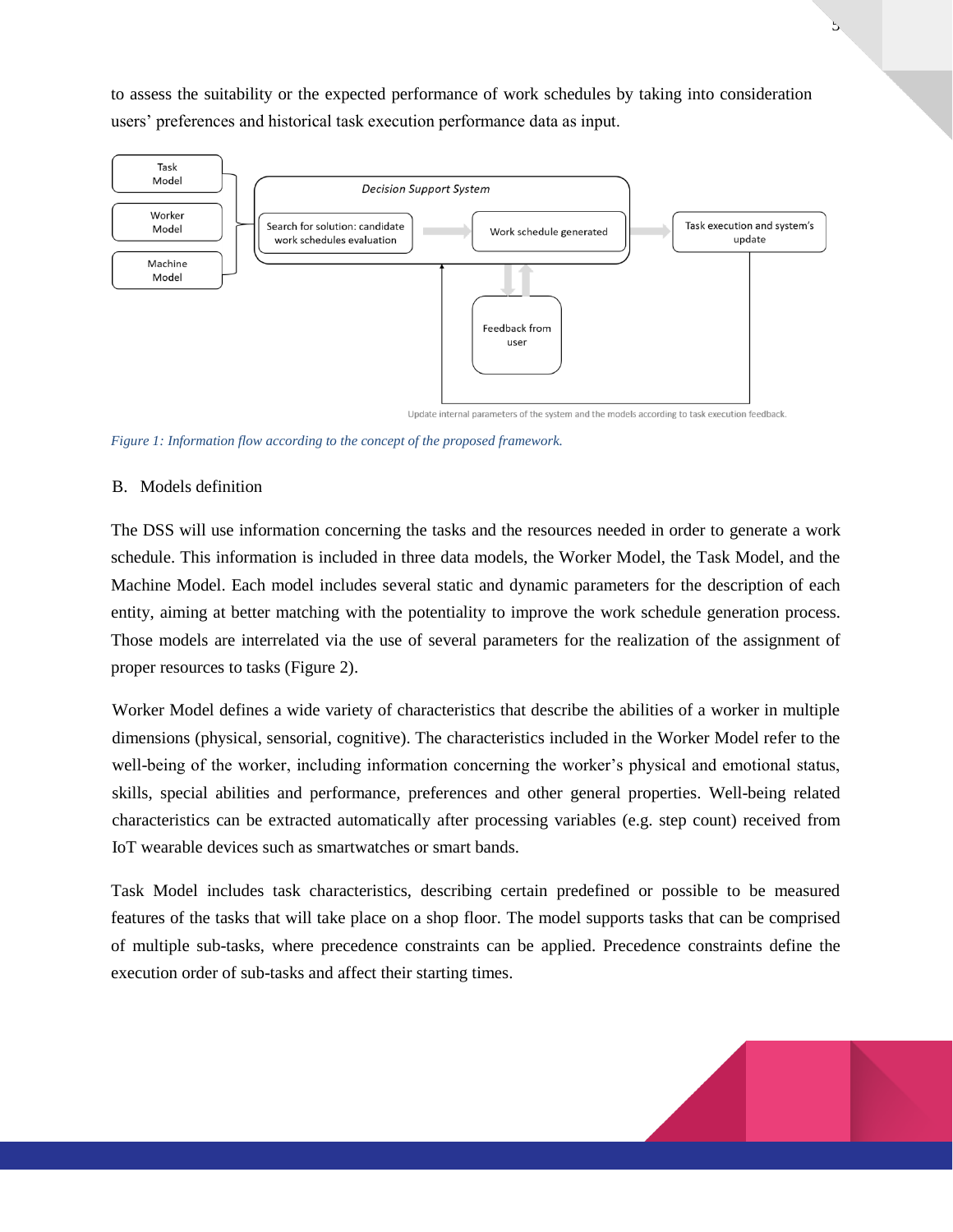In order to define the characteristics of a machine and to ensure a better match to the abilities of a worker, similar features have been selected for the Machine Model. Therefore, Machine Model includes generic characteristics, concerning the general parameters of a machine (e.g. dimensions), variables concerning the required personnel capabilities, equipment and the performance of the machine.



<span id="page-5-0"></span>*Figure 2: Task/sub-tasks relation with workers and machines.*

#### C. Scheduling and resource assignment

The core functionality of the scheduler, which is a part of the DSS in the proposed framework, is the generation of the work schedule referring to a specific day or shift, given a set of tasks and a set of available heterogeneous resources. The scheduler's objectives are (a) to set the scheduled starting/ending time for each sub-task of all tasks, and (b) to assign each sub-task to specific resource(s) (workers, machines). The priorities of tasks affect their execution order, and consequently it is important for the creation of the work schedule, as constraints may be applied due to specific task requirements such as a due date time.

Due to the large search space, a heuristic method or a method such as a genetic algorithm has to be applied, in order to produce a near to optimal solution in feasible time in the case of a large number of tasks and resources. Generally, several types of constraints usually exist in the context of scheduling, such as temporal, procedural, and resource constraints. Furthermore, for the evaluation of the quality of the work schedule produced, more than one objectives are usually set. As a result, it seems that the formulation of the problem as a constrained optimization problem is a well-suited option. Both hard and soft constraints can be defined. In order to evaluate a candidate solution (work schedule), a utility function is defined and computed per each possible solution. Unfeasible solutions, which do not satisfy the hard constraints, are discarded.

As far as the objectives for the evaluation of the produced solutions is concerned, these are related to user's preferences and the estimated performance of the resources, as well as workload balancing among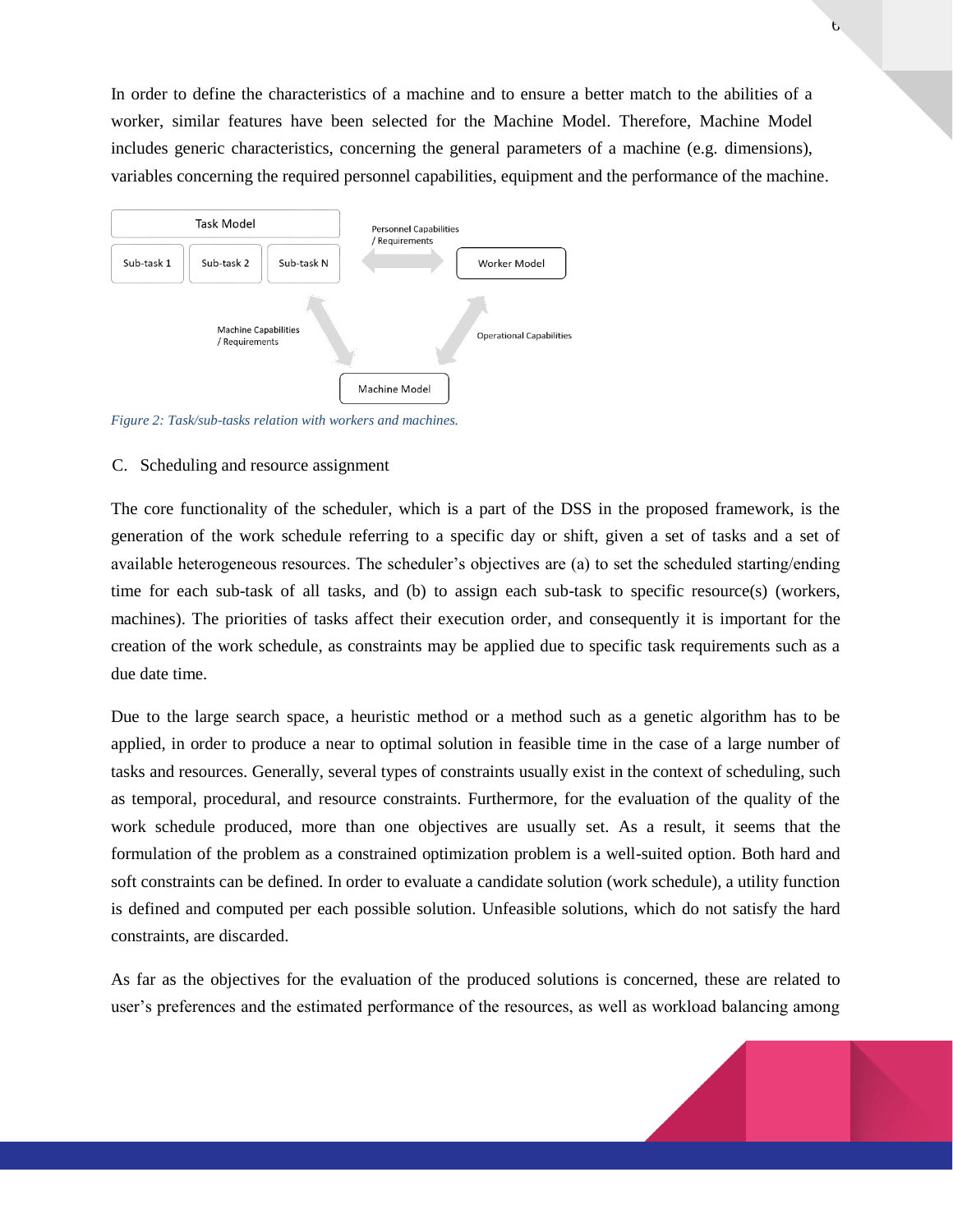resources and task's completion time, based on the data models and the scheduling framework. Regarding the task to resources mapping, each resource has pre-defined capabilities and thus can perform certain types of tasks. In addition, a sub-task may require more than one resources of the same type (e.g. two workers) or more than one resource types (e.g. a worker and a machine), or both. Two different resources can perform a specific task with different efficiency, as it can be determined via the analysis of historical task execution data.

 $\mathbf{r}$ 

A User Interface (UI), which can be part of the DSS, is required to present metrics that assess the quality of each work schedule produced. Some of them may refer to overall metrics, such as the total makespan, while others may refer to each entity, such as workload per resource. A produced work schedule can be accepted as it is or may be altered by the user. In particular, a sub-task can be re-scheduled in another time, or can be assigned to another human or machinery resource. In case the altered work schedule is valid, the preferences for task priority and competence of resources must be updated accordingly. Any modifications or updates to the work schedule, means the immediate update on the performance metrics, too.

#### D. Framework implementation requirements

In order to implement the framework for use in a real life system, specific hardware or software may be required, based on the characteristics that will be used. The DSS must provide a user-friendly interface allowing data input, settings configuration, visualization of the DSS's output and of performance metrics. A central database is also required for data storage and data exchange among different modules. Furthermore, a system able to collect task execution performance-related data needs to be available. Sensors will be used for the monitoring of the states of machines and the fluency of production (machine status), the observation of the properties of the working environment (context) and the monitoring of the task execution procedure. In case the well-being status of each worker is of interest, a sensor network comprised of smartwatches for retrieving workers' well-being related data can be used. For example, sleep quality can be taken into account when assigning tasks to workers. In its simplest form, the architecture of the system would be similar to the one shown in [Figure 3](#page-7-0) below. The DSS component, a central database and a task execution monitoring component are mandatory.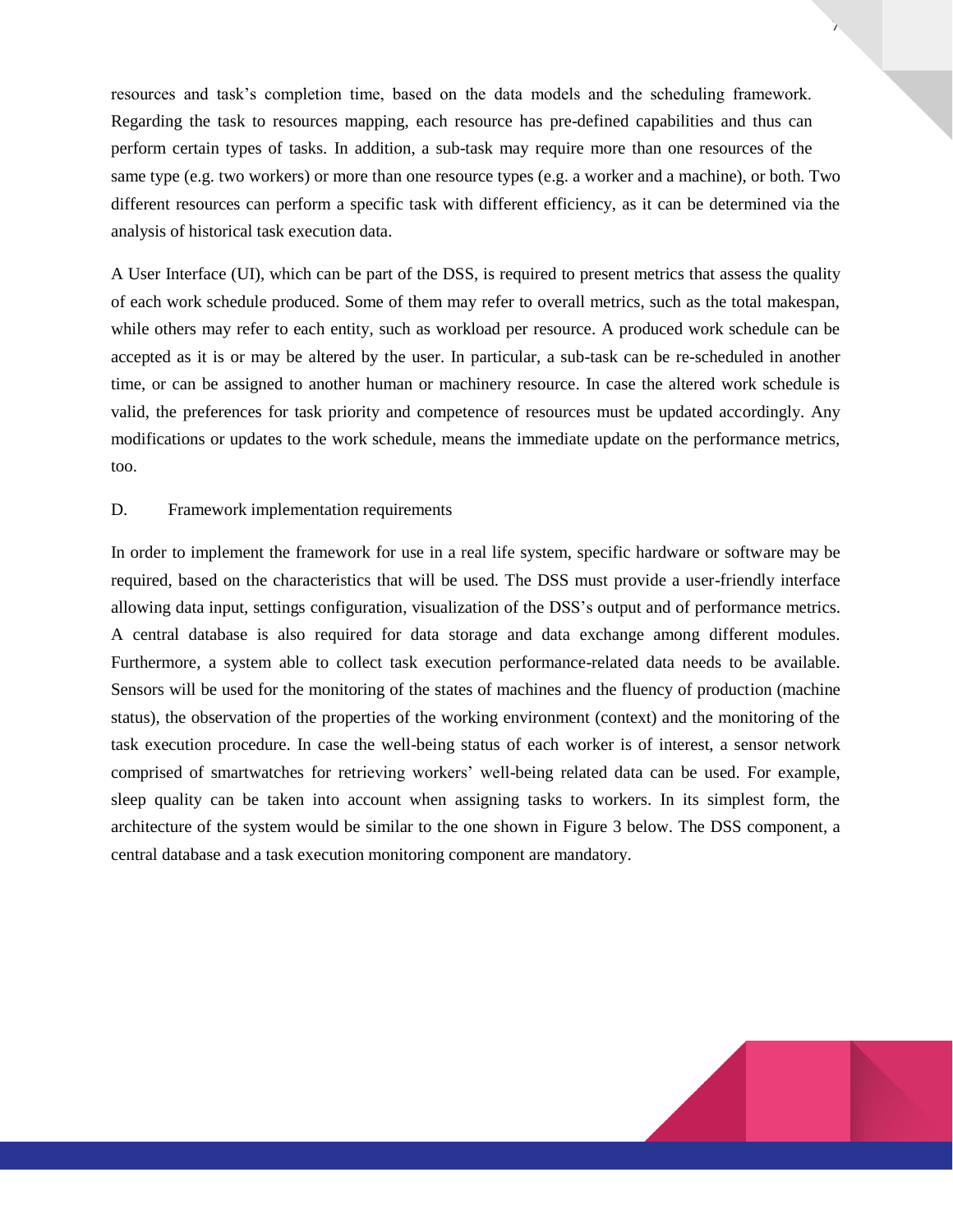

<span id="page-7-0"></span>*Figure 3: Overall architecture of the proposed framework.*

#### CASE STUDY

The case study that is presented in this section is an initial effort towards the implementation of the proposed framework, and demonstrates work schedule generation when tasks and machines are involved, as well as the visualization of the output result and interaction with the user. Using the basic principles of the framework presented, a prototype web-based application has been developed. In particular, 12 tasks that include 76 sub-tasks in total, have to be scheduled in a shift where 9 machines of different types are available. It should be noted that the data utilized were not gathered from an actual production environment. For this case study, the task and machine models include variables that denote the type, the capabilities, and requirements, as shown in Table 1.

| <b>Task/Sub-task characteristics</b>      | <b>Machine characteristics</b> |
|-------------------------------------------|--------------------------------|
| ID                                        | ID                             |
| Class ID                                  | Class ID                       |
| Definition ID                             | <b>Status</b>                  |
| Due Date Time                             | Capabilities List              |
| <b>Estimated Duration</b>                 |                                |
| <b>Start Time</b>                         |                                |
| End Time                                  |                                |
| Priority Level                            |                                |
| <b>Execution Dependencies</b>             |                                |
| List of Physical Asset Requirement        |                                |
| (Machine class and capabilities required) |                                |

*Table* 1*: Characteristics of each model utilized for the case study.*

In this study, a two-stage method has been applied in order to solve the offline task-scheduling problem. At the first stage, where the starting times of tasks are defined, tasks are prioritized based on due date time, ascending duration, or pre-determined priority level. When the number of tasks that have to be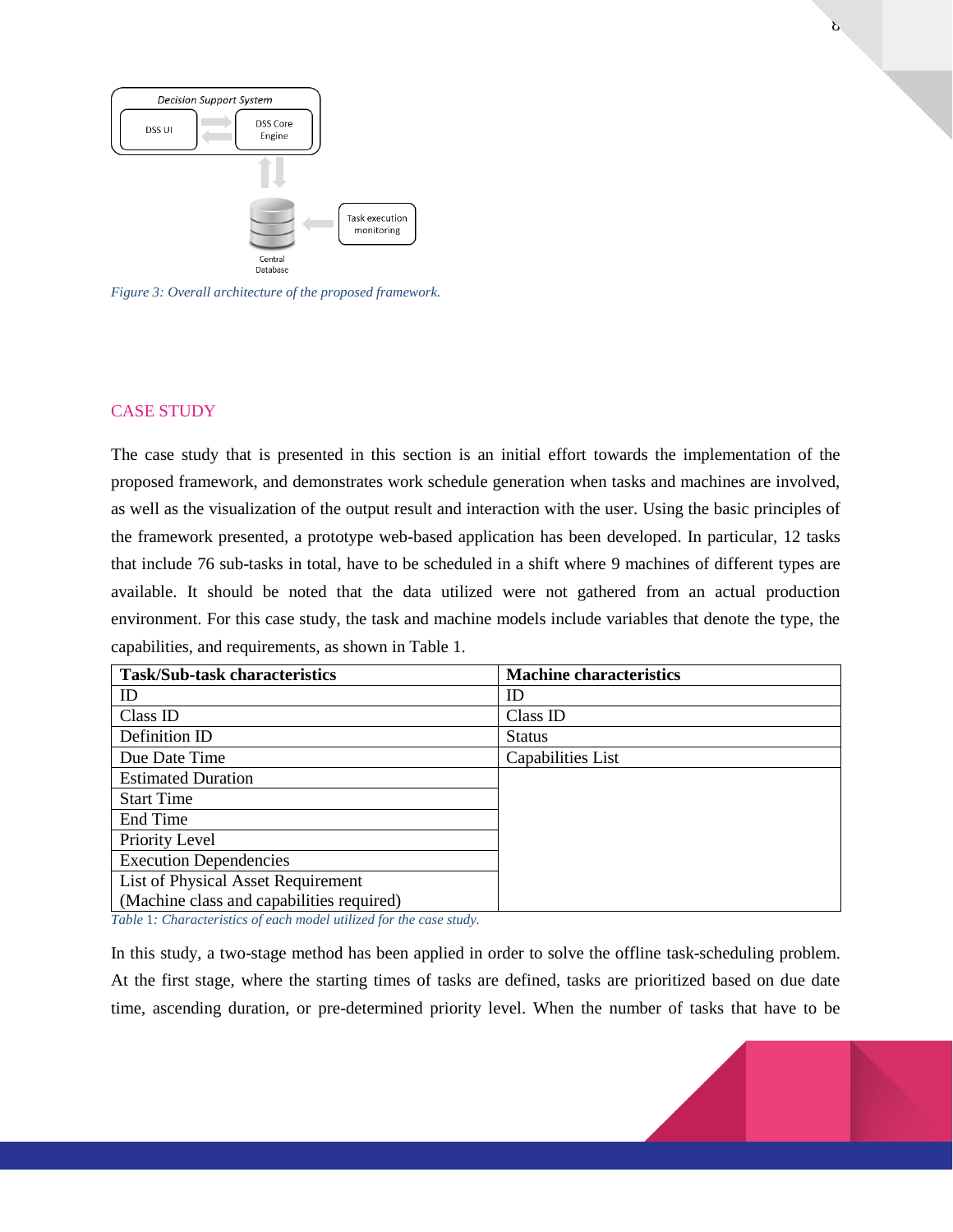scheduled is relatively short, the user can set the order of tasks according to his preferences. Subsequently, an earliest start time approach for each sub-task is followed for determining the scheduled start times. This process takes into account possible precedence constraints among subtasks and ensures that there will be at least a set of resources able to perform the scheduled sub-task. According to the precedence constraints set, the first sub-task of each task must be executed before every other sub-task of the task takes place. At the second stage, where, the assignment to resources is performed, different candidate assignment solutions are evaluated, in terms of workload balancing among the machines, in order to select the one of the maximum workload balance efficiency (minimum workload deviation). In this example, it is assumed that all the machines, that are able to execute a sub-task, can execute it with the same efficiency. A mathematical formulation of the problem and the approach is as follows.

| M                    | set of available machines                                                                                |
|----------------------|----------------------------------------------------------------------------------------------------------|
|                      |                                                                                                          |
| T                    | set of tasks                                                                                             |
| $SubT_i$             | set of sub-tasks in task j                                                                               |
| $subT$ <sub>is</sub> | the $sth$ sub-task of task j                                                                             |
| $p_j$                | priority of task j                                                                                       |
| $d_i$                | estimated duration of task j                                                                             |
| dtDue <sub>i</sub>   | due date time of task j                                                                                  |
| $st_{is}$            | start time of sub-task s in task j                                                                       |
| $et_{js}$            | end time of sub-task s in task j                                                                         |
| $d_{js}$             | estimated duration of sub-task s in task j                                                               |
| $Pr\_subT_{is}$      | set of sub-tasks that must have been completed before starting $subTis$                                  |
| $CapM_m$             | set of capabilities of machine m                                                                         |
| $Cap\_subT_{is}$     | capabilities required by sub-task $subTis$                                                               |
| $M_{is}$             | set of candidate machines for sub-task subT <sub>js</sub> , $M_{jS} \in M$ , $Cap\_subT_{jS} \in CapM_m$ |

*Task ordering and definition of sub-tasks at earliest possible start times*

Define A=(t<sub>1</sub>, t<sub>2</sub>, ..., t<sub>j</sub>, ..., t<sub>N</sub>) according to p, d, dtDue. For each  $subT \in A$ , set EST<sub>js</sub>: maximum ets of  $Pr\_subT_{js}$ . If  $Pr\_subT_{js} = \emptyset$ , set start shift time as the EST<sub>is</sub>.

*Definition of start and end times for each subTjs of a t<sup>j</sup>*

- 1. Extract Mjs
- 2. Set initial candidate start time and end time, where  $et_{js} st_{js} = d_{js}$ ,  $st_{js} = EST_{js}$
- 3. Define  $SubT_{overlap}$  of overlapping sub-tasks requiring machines of the same capabilities.
- 4. Calculate the min. number of machines Machines<sub>min</sub> capable to execute the sub-tasks in SubT<sub>overlap</sub>.
- 5. If  $|M_{is}| \leq \text{Machines}_{min}$ , advance the starting time (st<sub>js</sub>) by 1 minute, and start over from step 2. In the opposite case, proceed with the next sub-task.



 $\mathbf{v}$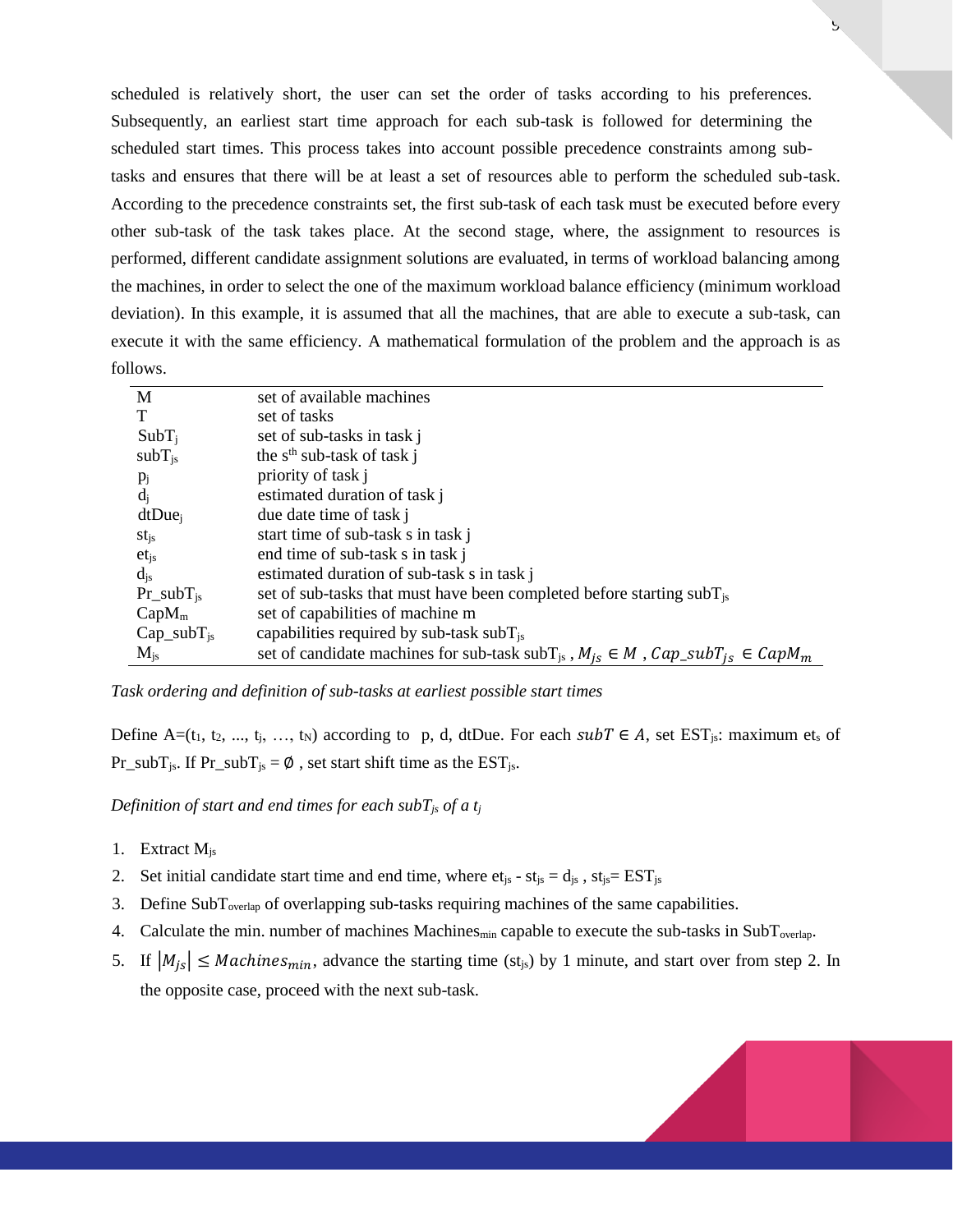Let  $S_f$  denote a feasible assignment solution, where a machine is assigned to each sub-task. Then the workload balancing index of  $S_f$  is defined as,

$$
WBI_f = \sum_{i=1}^{m} |WL_i - WL_{AVG}| \tag{1}
$$

where  $WL_i$  is the total workload of machine i and  $WL_{AVG}$  is the average workload of machines. The solution of  $min(WBI_f)$  is finally selected.

[Figure 4](#page-9-0) presents the generated work schedule and the sub-tasks to machines assignment, based on the most efficient combinations. Each task including its sub-tasks is displayed in a different color. Machines 1 and 2 have the proper capabilities in order to handle all the first sub-tasks of each task. When the first subtask of a task finishes, the rest of the sub-tasks of a task can be executed. [Figure 5](#page-10-0) presents the performance metrics produced. In this case, according to the output results, there are no tasks that exceed their due date time on the work schedule produced. Regarding the makespan of the derived work schedule, its value corresponds to 7.95 hours, which is the time needed for all the tasks included in the input dataset to be completed.



<span id="page-9-0"></span>*Figure 4: Work schedule generation – assignment of sub-tasks to machines.*

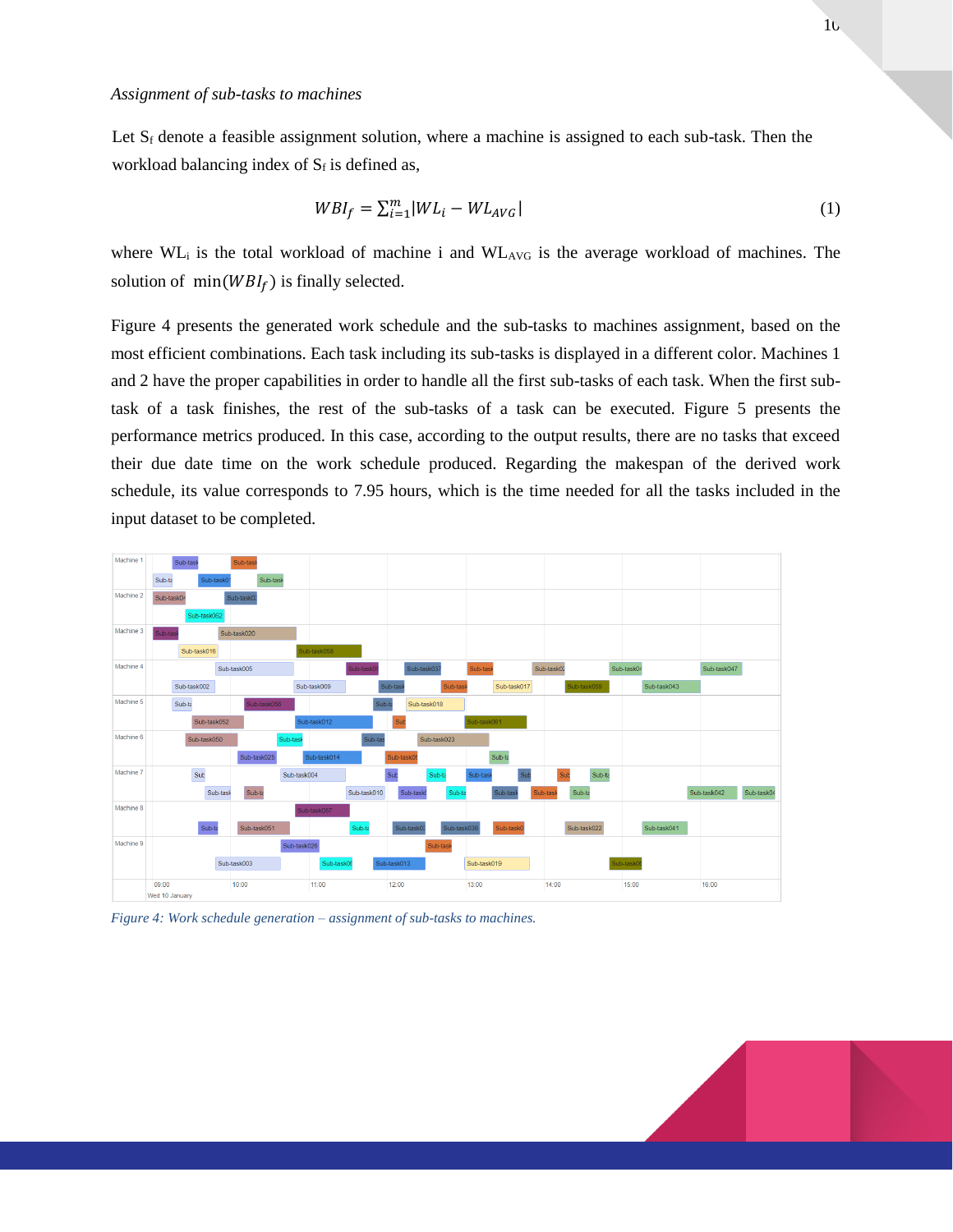

<span id="page-10-0"></span>*Figure 5: Performance metrics in the automated work schedule creation.*

## CONCLUSION AND FUTURE WORK

In this paper, a novel integrated framework for offline task scheduling and resources (human, machines) allocation has been proposed. The framework exploits dynamic information available from the user and from a task execution monitoring system (e.g. manufacturing execution system), in order to set task ordering and assign the tasks to the most appropriate resources. As a result, it has the potential to generate more efficient work schedules automatically. The framework offers some important advantages by design, such as the ability to configure the aspects that affect the decisions and the ability to adapt to user's preferences and production needs. An initial implementation of the framework has been developed and demonstrated in this paper. As a future work, we plan to evaluate all features of the proposed framework under long-term use. Furthermore, the possibility to use the framework for real-time online scheduling can be explored.

#### ACKNOWLEDGEMENT

This project has received funding from the European Union's Horizon 2020 research and innovation programme under grant agreement No 723277 (project Factory2Fit). This paper reflects only the authors' view and the Commission is not responsible for any use that may be made of the information it contains.